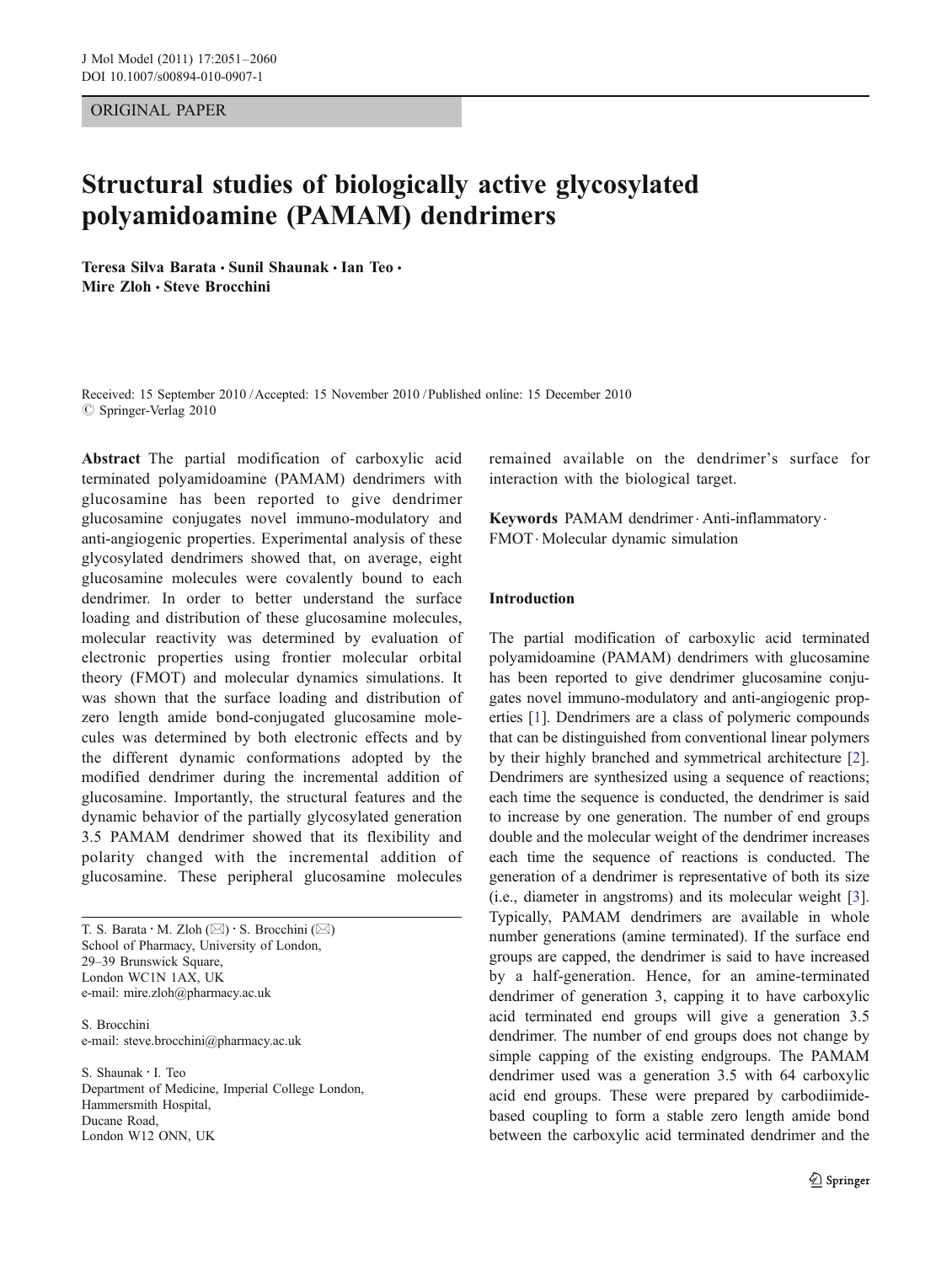Scheme 1 Synthesis of dendrimer glucosamine



aminosaccharide (Scheme 1). The divergent synthesis used does not allow for predetermined positioning of the glucosamine molecules on the dendrimer's surface.

Experimental analysis of the glycosylated dendrimers showed that, on average, eight glucosamine molecules were covalently bound to each dendrimer. In order to better understand the surface distribution of these glucosamine molecules, and its contribution to the biological properties of the dendrimer glucosamine molecule, we have developed a method to generate 3D models of these dendrimers in silico [\[4](#page-9-0)]. In this paper, these structures have been used to study the loading and the distribution of glucosamine on the end groups of the PAMAM dendrimer computationally, and to define the dynamic behavior of the whole molecule.

Molecular reactivity can be estimated by evaluation of electronic properties. The frontier molecular orbital theory (FMOT) focuses on valence electrons and the interaction between the highest occupied molecular orbital (HOMO) and the lowest unoccupied molecular orbital (LUMO) in the molecules involved in both the formation and the breaking of bonds [[5](#page-9-0)]. Chemical reactions are favored at atoms in molecules where the maximum overlap between the HOMO of a reactant molecule and the LUMO of another reactant molecule leads to bond formation [[6\]](#page-9-0). The FMOT has been used widely for the study of chemical reactions; e.g., Diels Alder reactions [\[7\]](#page-9-0) and metal substitutions [[8\]](#page-9-0). For dendrimeric structures, this theory has been used to study energy flow and the intensity of light emission from a nanostar dendrimer [[9\]](#page-9-0).

Although the electronic effects can have a determining effect on reactivity, molecular conformational and dynamic

behaviors can also play important roles when macromolecules such as dendrimers are considered. Molecular dynamics studies of PAMAM dendrimers have already helped to elucidate the structural features and behavior of these molecules. A study varying the percentage acylation of a generation 5 PAMAM dendrimer showed that their overall shape was not dependent upon the percentage of acyl groups on their surface because intramolecular hydrogen bonds form and break during the simulation [[10\]](#page-9-0).

In this paper, FMOT coupled with molecular dynamics simulations were used to understand the structural features of the experimentally determined loading and distribution of covalently bound glucosamine, and its impact on the surface properties of the PAMAM dendrimer.

#### Experimental section

Molecular dynamics simulation of saccharide modified dendrimers

The dendrimer structures were generated with X-PLOR using a recently described method and saved in pdb format [\[4](#page-9-0)]. VMD [[11](#page-9-0)] was used to convert the structures into the mol2 file format and then imported into Maestro [[12\]](#page-9-0). The dendrimer system was prepared for molecular dynamics simulations using Desmond with explicit solvent [[13\]](#page-9-0). The dendrimer glucosamine system was built using the SPC solvation model and the size of the box was determined automatically by creating a 10 Å buffer zone around the dendrimer. The molecular dynamics simulation, structure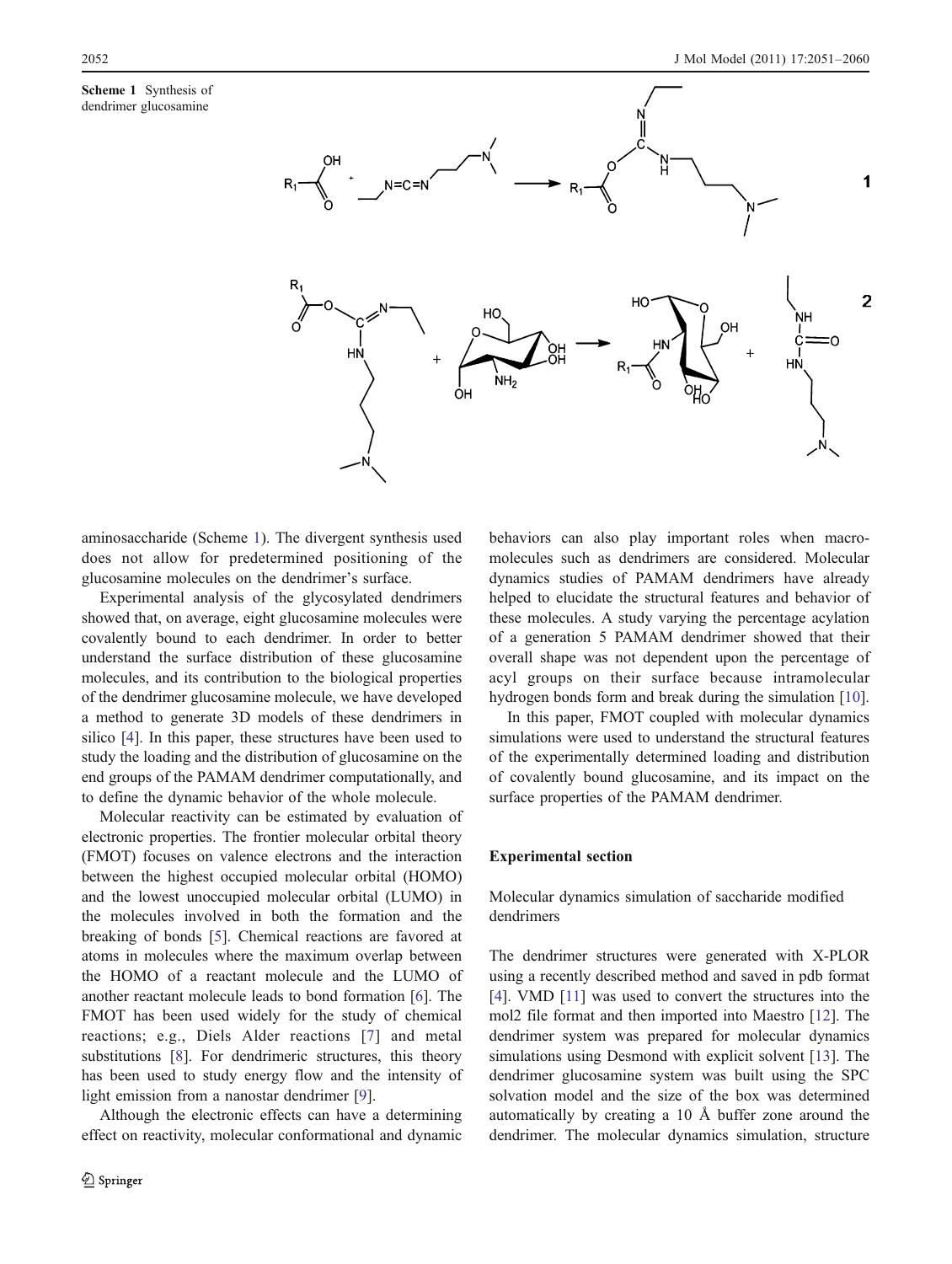minimization and relaxation steps were performed for 4.8 ns at 300 K and 1.03 bar. Snapshot structures were recorded every 4.8 ps.

Trajectory analysis of the molecular dynamics simulation

The trajectory from Desmond output in ".cms" format was loaded into VMD, where water and ions were removed and a new trajectory was exported as a mol2 file. These files were loaded in VegaZZ 2.2.0.54 [[14\]](#page-9-0) and the trajectory analysis tool used to determine gyration radius, polar surface area (PSA), surface area and RMSD. The resulting values were imported into Microsoft Excel and plotted. Both the distance from the core to the surface glucosamine and the number of hydrogen bonds were determined using the Maestro measuring toolkit. Accelerys Discovery Studio 2.5 ([http://accelrys.com/products/discovery-studio/\)](http://accelrys.com/products/discovery-studio/) was used to generate the interpolated charge surfaces.

Determination of electronic properties by semi-empirical methods

The electronic properties of the dendrimers were determined by semi-empirical methods using Mopac 2009 9.303 W. Input files for Mopac were created using the VegaZZ 2.2.0.54 interface, choosing PM6 and the keywords 1SFC, MMOK, GRAPHF and VECTORS. Due to computational restrictions, the molecules submitted for these calculations were a one-quarter 'slice' of the representative conformations of the generation 3.5 PAMAM dendrimer and dendrimer glucosamine conjugate as generated by molecular dynamics simulations. These calculations were conducted on a quarter of the generation 3.5 PAMAM dendrimer: (1) without any modifications (qdend); (2) modified with one glucosamine (qd1s); (3) modified with two glucosamine molecules (qd2s); and (4) modified with three glucosamine molecules (qd3s). In each case, six representative conformations of each dendrimer structure were subjected to calculations. They were used to approximate electronic properties that reflected the electronic properties of the whole PAMAM dendrimer with different loadings of glucosamine.

#### Results and discussion

The 3D structures of five generation 3.5 PAMAM dendrimers with different loadings of glucosamine were generated, and the resulting structures submitted to molecular dynamics simulations with 1,000 structures saved in each trajectory. These were then clustered to select a significant number of representative structures to study the loading and distribution of glucosamine. Additionally, the

whole trajectory was analyzed for a better understanding of the dynamic behavior of these dendrimers with and without conjugated glucosamine.

Loading and distribution of the glucosamine molecules conjugated to a generation 3.5 PAMAM dendrimer

The generation 3.5 PAMAM dendrimer displays 64 carboxylic end groups that are, in theory, all available for covalent modification with glucosamine. NMR studies of the glucosamine PAMAM dendrimer conjugates have shown that there are, on average, eight glucosamine molecules per dendrimer ([\[1](#page-9-0)] and unpublished observations).

FMOT postulates that the interaction between the HOMO and the LUMO of molecules undergoing a reaction can provide a good approximation of reactivity [[5\]](#page-9-0). A reaction will occur with increasing and often maximal overlap of the HOMO and LUMO orbitals. For this study, the LUMO of the glucosamine molecule and the HOMO of the dendrimer with different patterns of glycosylation was determined. The difference in the energy between the dendrimer HOMO and glucosamine LUMO was then determined and analyzed.

The large size of the dendrimer (894 heavy atoms) meant that only partial segments of the structure could be readily used to determine the HOMO−LUMO electronic properties, and that semi-empirical methods would be applicable. The HOMO of the dendrimer was located on one of the terminal carboxylic acid groups. This would allow an interaction with the LUMO in the glucosamine, which was found to be located on the amine group (Fig. 1).

These electronic property calculations were applied to increasing sizes of dendrimer branches with and without glucosamine (Fig. [2\)](#page-3-0). This approach enabled confirmation that the position of the HOMO was in the terminal



Fig. 1 The highest occupied molecular orbital (HOMO) from a polyamidoamine (PAMAM) dendrimer portion of a carboxylic acid end group (left) and the lowest unoccupied molecular orbital (LUMO) of a glucosamine molecule (right). These electronic properties were calculated using PM6 method implemented in MOPAC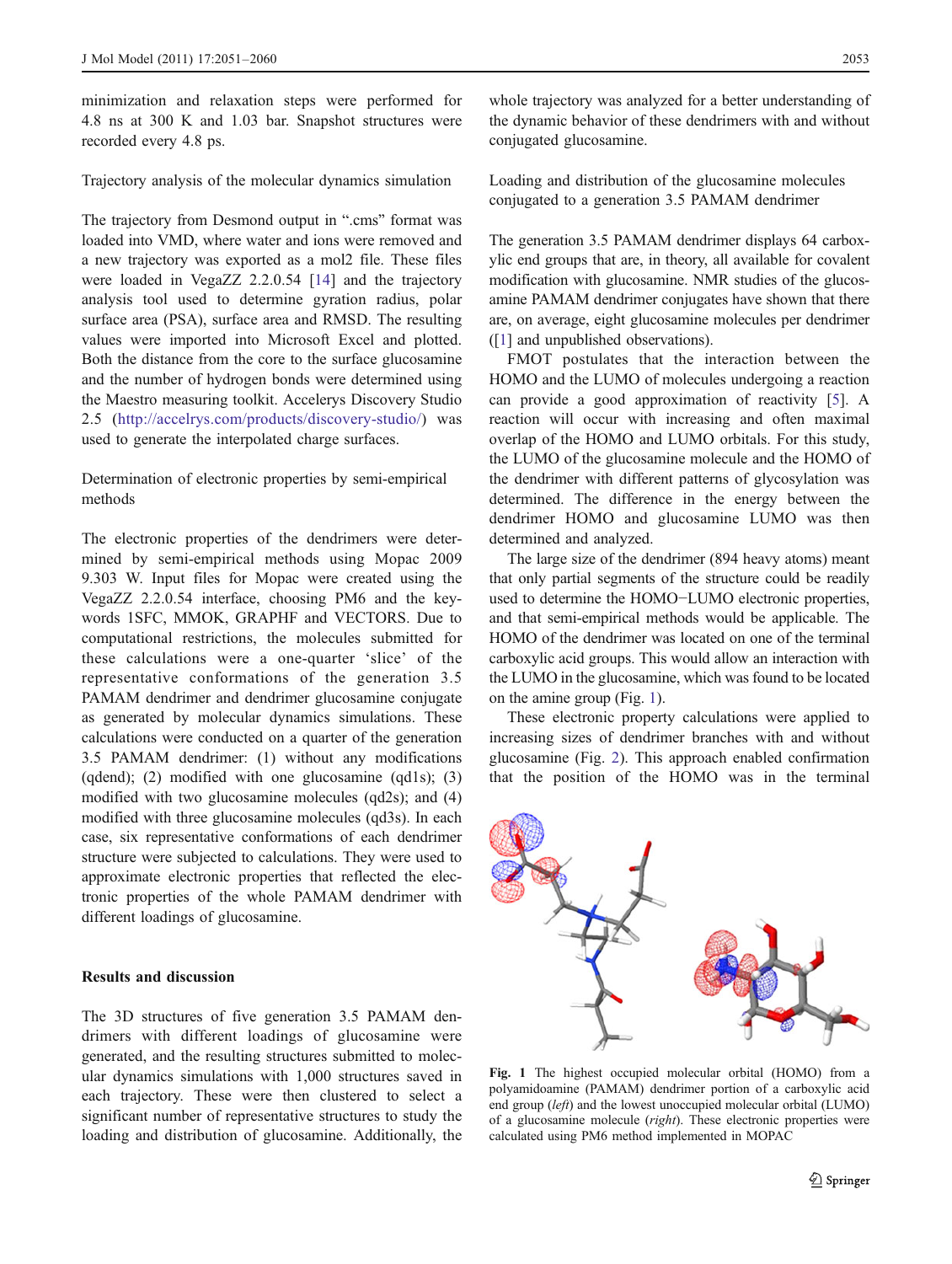carboxylic groups where the interaction with the LUMO of glucosamine was expected to take place. An important new observation was that when the first glucosamine molecule was covalently attached to the dendrimer, the HOMO was always located on the opposite branch to the one with the zero length amide bond between the dendrimer and the glucosamine.

The gap between the HOMO of the dendrimer and the LUMO of the glucosamine decreased as the size of the dendrimer molecule increased. According to FMOT, the smaller the gap between the HOMO and LUMO, the more likely is the reaction to take place. By analogy, it was expected that this gap would be even smaller if the whole dendrimer was considered.

Computational limitations meant that a quarter of the dendrimer structure (i.e., a "slice" displaying 16 terminal carboxylic groups) was selected for further detailed analysis. Dendrimers are hyperbranched and flexible molecules with many rotatable bonds. Six representative conformations from a quarter section of the dendrimer without glucosamine, and the same number of conformations of the dendrimer with 1, 2 and 3 glucosamine molecules were considered in relation to the LUMO of the glucosamine molecule (−4.61 eV). The averaged energy values of the HOMO for each dendrimer can be found in the table below (Table [1\)](#page-4-0).

It was found that the HOMO<sup>d</sup>/LUMO<sup>s</sup> gap increased as additional glucosamine molecules were covalently bound to the dendrimer. According to FMOT, the increase in the gap indicated that each addition of glucosamine decreased the overlap of the HOMO and the LUMO. This thereby decreased the probability that additional conjugation reactions would occur with the adjacent surface carboxylic acid groups of the dendrimer.

A detailed analysis of the dendrimer segments showed that the energies of both the HOMO and HOMO−1, with three glucosamine molecules attached, was almost double

<span id="page-3-0"></span>2054 J Mol Model (2011) 17:2051–2060

the LUMO energy value of the glucosamine molecule. This would make the addition of a fourth sugar to the dendrimer section under study very unlikely. Therefore, the theoretical maximum loading of a generation 3.5 PAMAM dendrimer with glucosamine was found to be 12.

However, electronic effects on their own are insufficient to completely understand the loading and distribution of the glucosamine molecules on the surface of these dendrimers. Observation of the position of the HOMO, and defining both the location and availability of the terminal group, was necessary to better understand the loading and distribution of the glucosamine molecules (Fig. [3,](#page-4-0) Table [2\)](#page-5-0).

Both the HOMO and HOMO−1 positioning and availability were inspected for each structure. Figure [3](#page-4-0) shows an example of the HOMO position for each of the quarter segments of the dendrimers that were studied. The first structure is representative of the six conformations for the segment of the dendrimer with no glucosamine attached. The HOMO/HOMO−1 orbitals are located at the end groups of the branches of the dendrimer and they are always available for the conjugation reaction.

The second structure corresponds to one of the six conformations with one glucosamine conjugated to the surface of the dendrimer. It can also be considered representative of all six conformations in which the HOMO is always available. For these molecules, the HOMO, though not always located in the extremities or at the end groups of the branch, is always at a considerable distance from the conjugated glucosamine molecule. In this case, the HOMO−1 did not follow the trend described in that it was only available in half of the structures studied (Table [2\)](#page-5-0). The third structure (Fig. [4\)](#page-5-0) corresponds to one of the six conformations of the quarter segment of the dendrimer with two glucosamine molecules conjugated to its surface. This structure was also representative of what happens with these structures when the HOMO is located in the interior of the dendrimer's branches. This affects its availability for

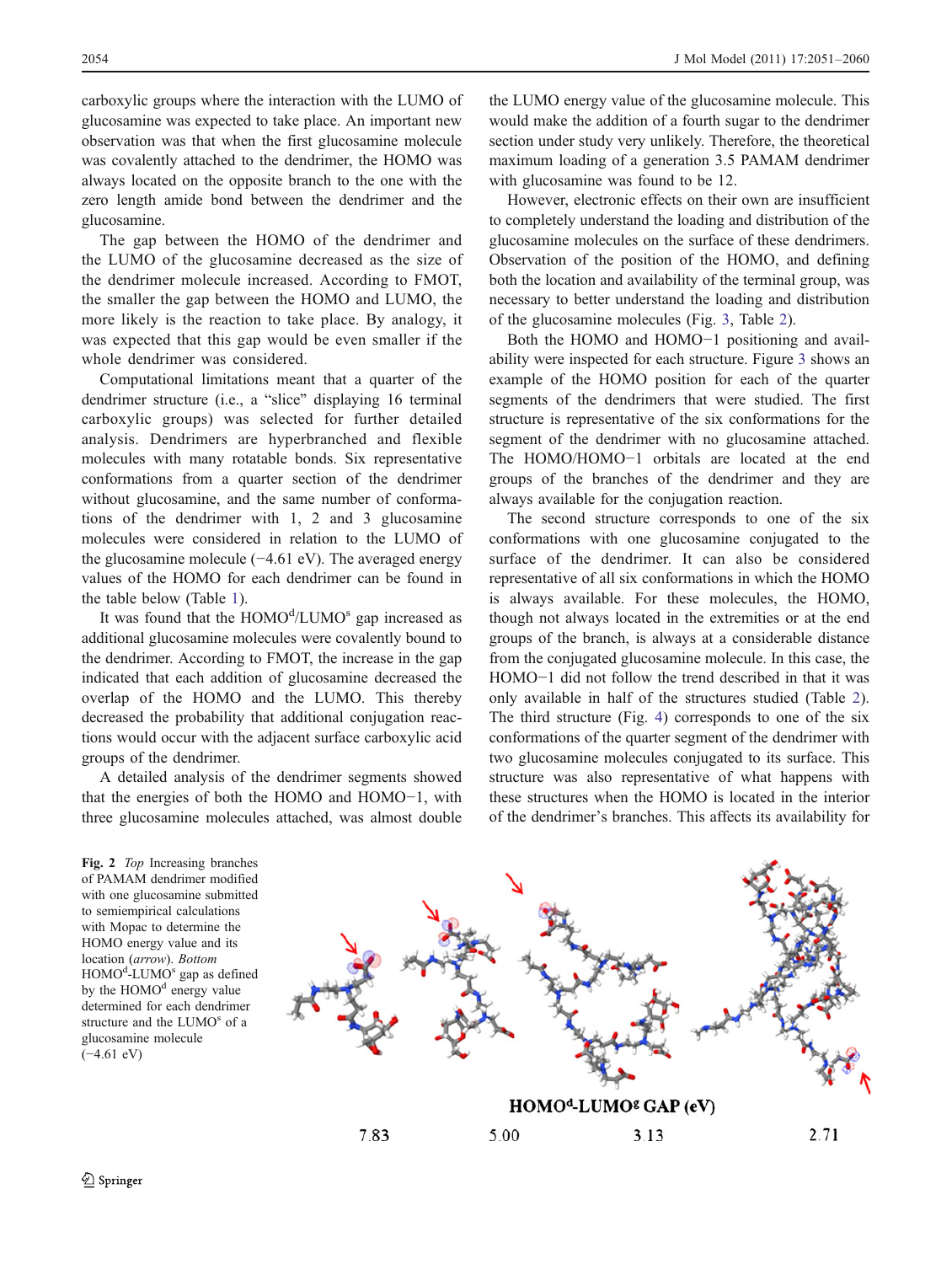<span id="page-4-0"></span>Table 1 Average values of the highest occupied molecular orbital (HOMO) energy determined for each of the six representative conformations of each dendrimer studied, and differences between the HOMO of the quarter segment of the generation 3.5 polyamidoamine (PAMAM) dendrimer and the lowest unoccupied molecular orbital (LUMO) of the glucosamine (−4.61 eV).  $HOMO<sup>d</sup>$  dendrimer orbital, LUMO<sup>s</sup> glucosamine orbital

| Molecule | Number of<br>glucosamines | HOMO <sup>d</sup><br>$-1$ (eV) | HOMO <sup>d</sup><br>(eV) | HOMO <sup>d</sup><br>LUMO <sup>s</sup><br>$GAP$ (eV) |
|----------|---------------------------|--------------------------------|---------------------------|------------------------------------------------------|
| Qdend    | 0                         | $-6.13$                        | $-5.97$                   | 1.36                                                 |
| qd1s     |                           | $-7.46$                        | $-7.32$                   | 2.71                                                 |
| qd2s     | 2                         | $-8.03$                        | $-7.71$                   | 3.10                                                 |
| qd3s     | 3                         | $-9.00$                        | $-8.80$                   | 4.19                                                 |

reaction with glucosamine. The last structure shown (Fig. [4d](#page-5-0)) corresponds to one of the six conformations of the quarter of the dendrimer with three glucosamine molecules conjugated to its surface. In this case, the HOMO is never available on the surface and it appears on an end group at the extremity of the branch. Furthermore, it points inwards towards the core of the dendrimer. As a result, the adjacent branch from the whole dendrimer sterically interferes with the end group. The availability of the HOMO and HOMO−1 for all the representative structures under study are summarized in Table [2](#page-5-0).

The addition of the first glucosamine is favorable because the HOMOs of the carboxylic groups are available. After one saccharide has covalently bound to one of the end groups, the HOMO is again located on a peripheral carboxylic acid group making the addition of a second glucosamine favorable. When two sugars are bound, in a

Fig. 3 Position of the HOMO orbital (arrow) on a quarter segment of a generation 3.5 PAMAM dendrimer with increasing numbers of glucosamine molecules (shaded circles). a No glucosamine, b One glucosamine, c two glucosamines, d three glucosamines

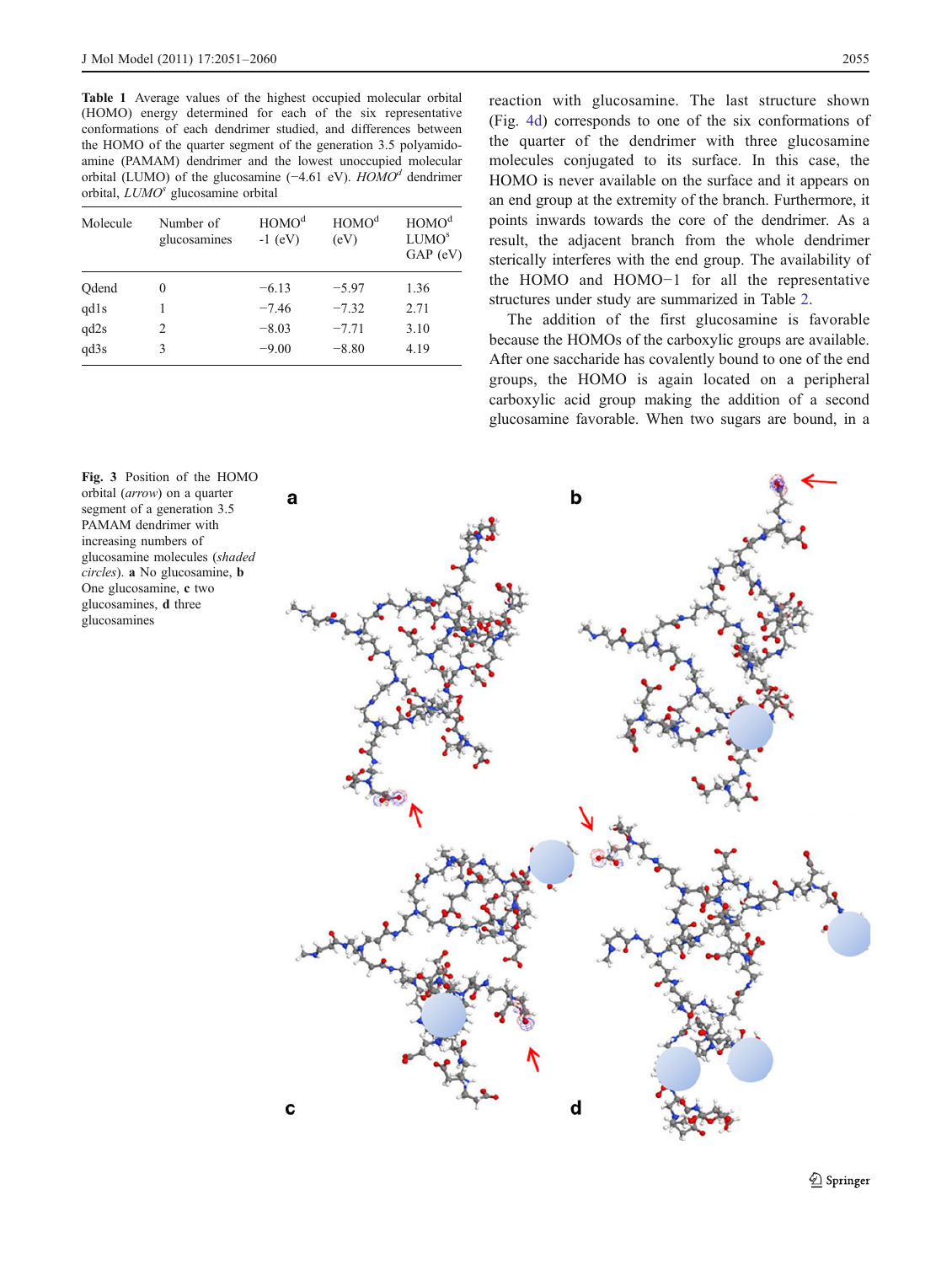| Number of sugars<br>on the quarter<br>of the gen. 3.5<br>PAMAM dendrimer | Availability<br>of the<br>HOMO <sup>a</sup> | Availability<br>of the<br>$HOMO-1$ |
|--------------------------------------------------------------------------|---------------------------------------------|------------------------------------|
| $\theta$                                                                 | $+ - + + + +$                               | $+ + + + + +$                      |
| $\mathbf{1}$                                                             | $+ + + + + +$                               | $+ - + - + -$                      |
|                                                                          |                                             |                                    |
| $\overline{2}$                                                           | $++--++$                                    | $+ + - - + +$                      |

<span id="page-5-0"></span>Table 2 Availability of the terminal carboxylic groups where the HOMO and HOMO−1 are located for each conformation and molecule studied

<sup>a</sup> + available, - not available for the reaction

quarter segment of the dendrimer, it becomes much less likely that the addition of third glucosamine will take place because there is only a 50:50 chance that the HOMO will be available for interaction with a carboxylic acid end group. The addition of a fourth glucosamine molecule is very unlikely to occur within the same quarter segment of the dendrimer.

Taking both electronic and steric effects into account, the conjugation of four to eight glucosamine molecules onto the available 64 carboxylic acid end groups that are present on the generation 3.5 PAMAM dendrimer is the most favorable energetic and steric outcome. The conjugation of additional glucosamine molecules requires overcoming increasingly higher energy barriers with available positions for conjugation being available for only half of the time. Additional conjugation reactions of glucosamine beyond 12 molecules on the whole dendrimer are very unlikely

because the energy gap and the overlap between the LUMO of glucosamine and the HOMO of the newly formed conjugate is large, and the carboxylic acid end group is not available. These molecular modeling based observations are consistent with the experimental data that an average of eight glucosamine molecules were conjugated to the surface of a generation 3.5 PAMAM dendrimer.

## Molecular dynamics simulation analysis of glycosylated PAMAM dendrimers

To better understand the dynamic behavior of these dendrimers, molecular dynamics simulations were carried out for 4.8 ns. Molecular properties including the surface area, polar surface area, gyration radius and RMSD were estimated and plotted as a function of time using the VegaZZ trajectory analysis tool (Fig. 4).

The surface area graph (Fig. 4b) shows that there is an initial decrease in the surface area values. This is most likely to be the result of the starting structure being generated in vacuum and the use of nOe constraints to stretch the initial structure. After an initial decrease, the area oscillated around the average value of 13,965  $A^2$ . The polarity of the surface (Fig. 4c) followed a similar pattern along the trajectory.

The RMSD analysis, as a measure of flexibility and folding [\[15](#page-9-0)–[17](#page-9-0)], was conducted for all of the PAMAM dendrimer structures. A plateau was seen after the first 1,400 ps (Fig. 4d). This means that the molecule explored the conformational space with similar differences when compared to the initial structure set as reference for the

Fig. 4 Molecular properties determined for a generation 3.5 PAMAM dendrimer along a trajectory of a 4.8 ns molecular dynamics simulation. a Gyration radius in Angstroms. b Surface area in square Angstroms. c Polar surface area in square Angstroms. d Root mean square deviation (RMSD) in Angstroms

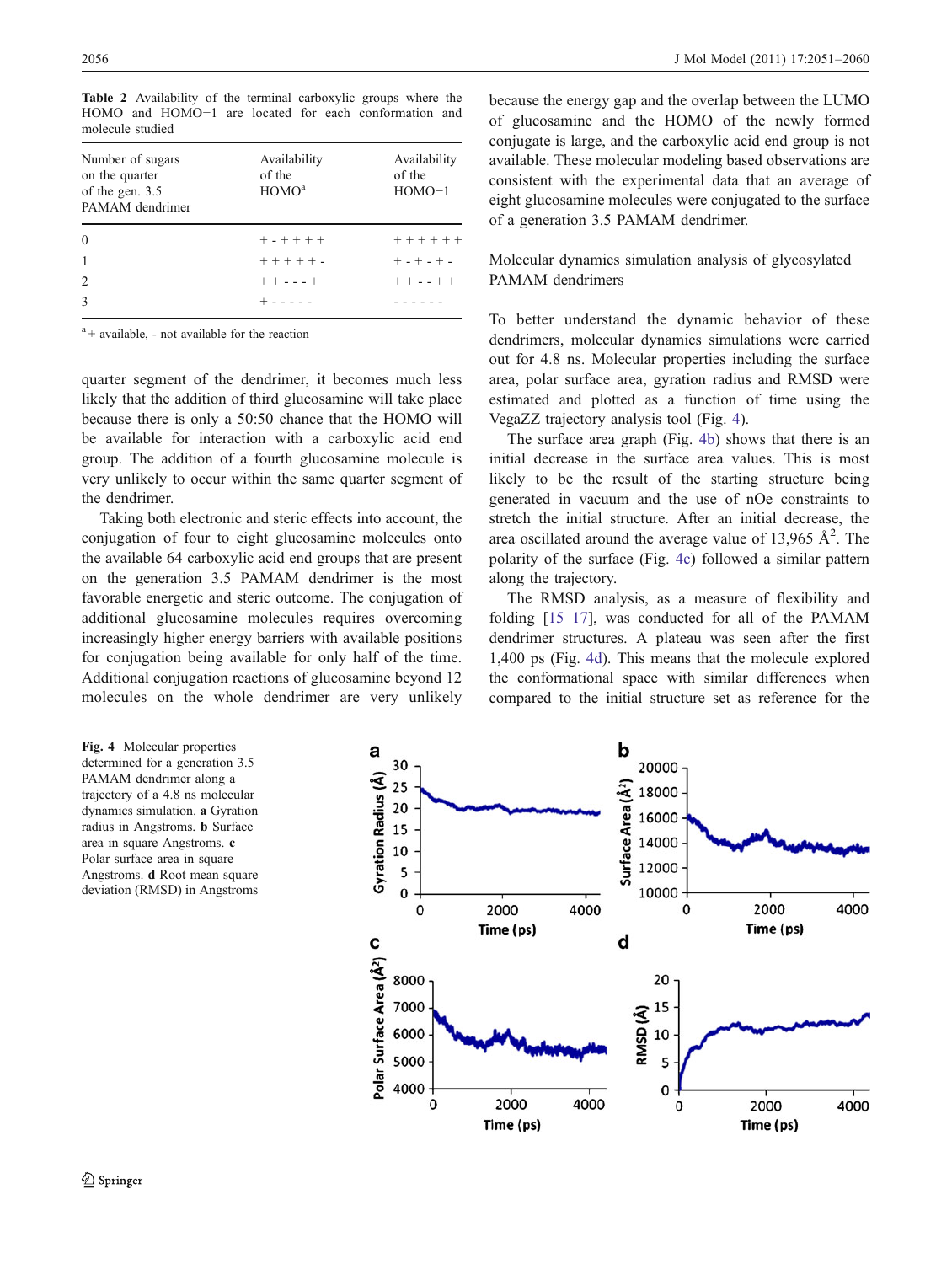RMSD calculations. However, further changes in the explored conformational space were observed as indicated by the increase of the RMSD values towards the end of the simulation. Although the RMSD reached a plateau after 1.4 ns, RMSD values of approximately 11 Å indicated a flexible structure. This plateau was consistent with the profile that was obtained for the gyration radius where, after only 1,400 ps, limited fluctuations occurred. These fluctuations indicated that the overall shape of the structure was not undergoing major changes during the simulation period.

Closer inspection of the overlay of representative structures also indicated that the core and inner branching units had little mobility with most of the RMSD changes occurring because of movement of the outer sphere of the dendrimer (Fig. 5). The three superimposed structures, with overlapped dendrimer cores, at three different time points indicated that the first branching generation of the dendrimer did not change during the simulation. From the second generation onwards, and all the way to the end groups, the structures showed varying degrees of flexibility. The greatest flexibility was observed in the last 1.5 generations of the dendrimer. This was consistent with the observations described above.

To examine the influence of the conjugation of glucosamine on the conformation and the molecular properties of these surface modified PAMAM dendrimers, molecular dynamics simulations were performed with three different loadings of glucosamine of the generation 3.5 PAMAM dendrimer. The entire dendrimer was modified with seven, eight or nine glucosamine molecules and their molecular properties determined and compared as shown in Fig. [6](#page-7-0).

These three glycosylated dendrimers displayed very similar gyration radius values. Throughout the simulation,



Fig. 5 Overlap of a quarter segment of a generation 3.5 PAMAM dendrimer at different time points of the trajectory of a 4.8 ns molecular dynamics simulation. Blue Structure after 1.4 ns of the simulation; Dark pink Structure after 3 ns of the simulation; Red Structure after 4.2 ns of the simulation. Black Dendrimer core, superimposition of the core of the dendrimer

the dendrimer with nine glucosamine molecules was the most compact. For the surface area values, the three glycosylated dendrimers displayed profiles with similar values with the nine glucosamine dendrimer molecule having lower values than the eight glucosamine molecule for a significant period of time. This was consistent with the nine glucosamine dendrimer having a more compact structure, an observation that was not expected because this molecule had the highest number of atoms.

The surface polarity of these glycosylated dendrimers was proportional to the number of conjugated glucosamines. Finally, for the RMSD values, the dendrimer with eight glucosamines attached was clearly different. This suggested that this molecule explored a larger conformational space because of its even distribution of surface glucosamine molecules. However, with longer simulation times these properties reached a plateau and converged. The observed difference in behavior of the dendrimer with eight glucosamines on its surface from the other two dendrimer glucosamine conjugates was interesting because it was the only molecule with a even distribution of surface glucosamine molecules. It is the most flexible of the three molecules. This could be an indication that the uneven distribution of glucosamine molecules leads to a rigid dendrimeric structure with smaller conformational space.

For all of these glycosylated dendrimers, their molecular properties converged and stabilised after 4 ns. Therefore, a single dendrimer glucosamine could be used as a representative structure for all of these molecules with different loadings of glucosamine. Similarly, molecular dynamics studies of heterogeneously modified PAMAM dendrimers showed that the distribution of their surface modifying groups was dependent upon the conformation of the core and its branching monomers, and that its overall shape was not altered by the surface modifications [\[18](#page-9-0)]. Therefore, based on the computational HOMO−LUMO reactivity studies and the analytical studies of dendrimer glucosamine conjugates, the generation 3.5 PAMAM dendrimer with eight glucosamine molecules conjugated via a zero length amide bond was found to be a good representative structure for further studies and analysis.

Others have also studied the effects of terminal group modifications on the solution properties of dendrimers using molecular dynamics. For example, the flexibility and shape of glycodendrimers [[19\]](#page-9-0) and poly(L-lysine) dendrimers [[20\]](#page-9-0) were studied. These properties were also studied using different monomers, generations, and different surface monomers [\[19](#page-9-0), [20](#page-9-0)].

Our strategy was different in that we compared and contrasted biologically active (i.e., generation 3.5 PAMAM dendrimer modified with eight glucosamine molecules) and biologically inactive (i.e. generation 3.5 PAMAM den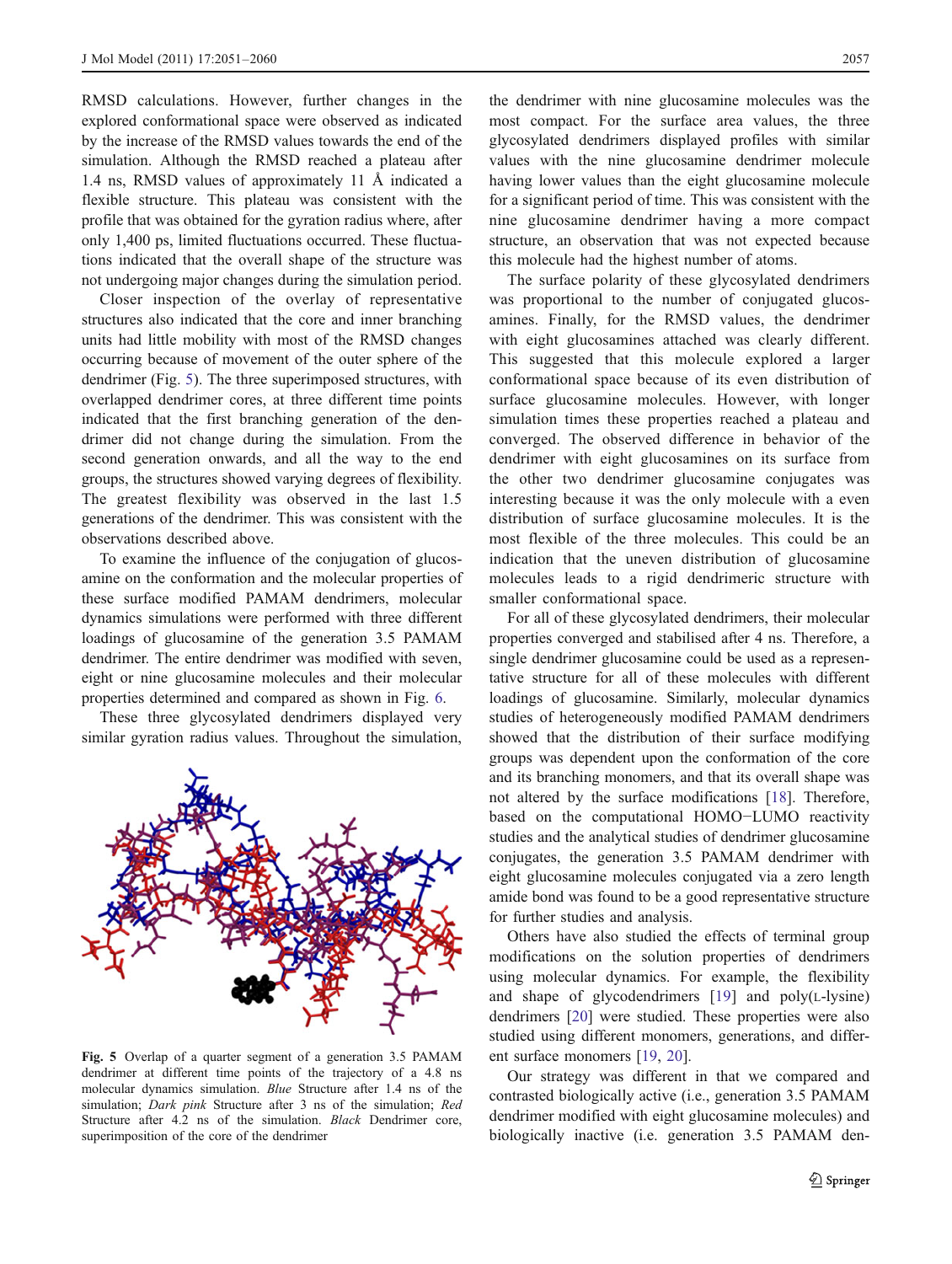<span id="page-7-0"></span>Fig. 6 Molecular properties determined for generation 3.5 PAMAM dendrimer modified with 7, 8 or 9 glucosamine molecules along a trajectory of a 4.8 ns molecular dynamics simulation. Brown Dendrimer modified with seven glucosamine molecules; green dendrimer modified with eight glucosamine molecules; blue dendrimer modified with nine glucosamine molecules. a Gyration radius in Angstroms. b Surface area in square Angstroms. c Polar surface area in square Angstroms. d RMSD in Angstroms



drimer and a generation 3.5 PAMAM dendrimer modified with one glucosamine molecule) by analysing the flexibility and the shape of the molecule. Gyration radius, as a measure of molecular shape indicated that the presence of eight glucosamine molecules led to a less compact structure (Fig. 7a).

The RMSD values are a measure of flexibility in that any value greater than  $4 \text{ Å}$  is considered to be a different conformation. The dendrimer that has no glucosamine molecules conjugated to its end groups reaches a plateau rapidly during the 2 ns simulation (Fig. 7b). The units on the outer surface continued to change their conformation up to the end of the trajectory, when it started to explore a different conformational space. The dendrimer with eight surface glucosamines presented several plateaus in its profile (before 2 ns, at 2.5 ns, and after 4 ns). This means that it passed through several significantly different conformations. With time, this dendrimer glucosamine explored an increasingly larger conformational space (Fig. 7b).

Considering the profiles of these biologically active and inactive molecules led to the conclusion that the dendrimer with eight surface glucosamine molecules was the most flexible molecule because it explored the largest conformational space. This indicated that flexibility was an important property for the biological properties of these molecules.

We have also studied the number of intermolecular hydrogen bonds that the dendrimer with eight glucosamine molecules can form with the interior of the dendrimer. In the whole trajectory, it was found that: (1) in 26% of the



Fig. 7 a Gyration radius values determined for generation 3.5 PAMAM dendrimer modified with eight glucosamine molecules along a trajectory of a 4.8 ns molecular dynamics simulation. Blue Dendrimer without glucosamine molecules; green dendrimer modified with eight glucosamine molecules. b RMSD values determined for generation 3.5 PAMAM dendrimer modified eight glucosamine molecules along a trajectory of a 4.8 ns molecular dynamics simulation. Blue Dendrimer without glucosamine molecules; green dendrimer modified with eight glucosamine molecules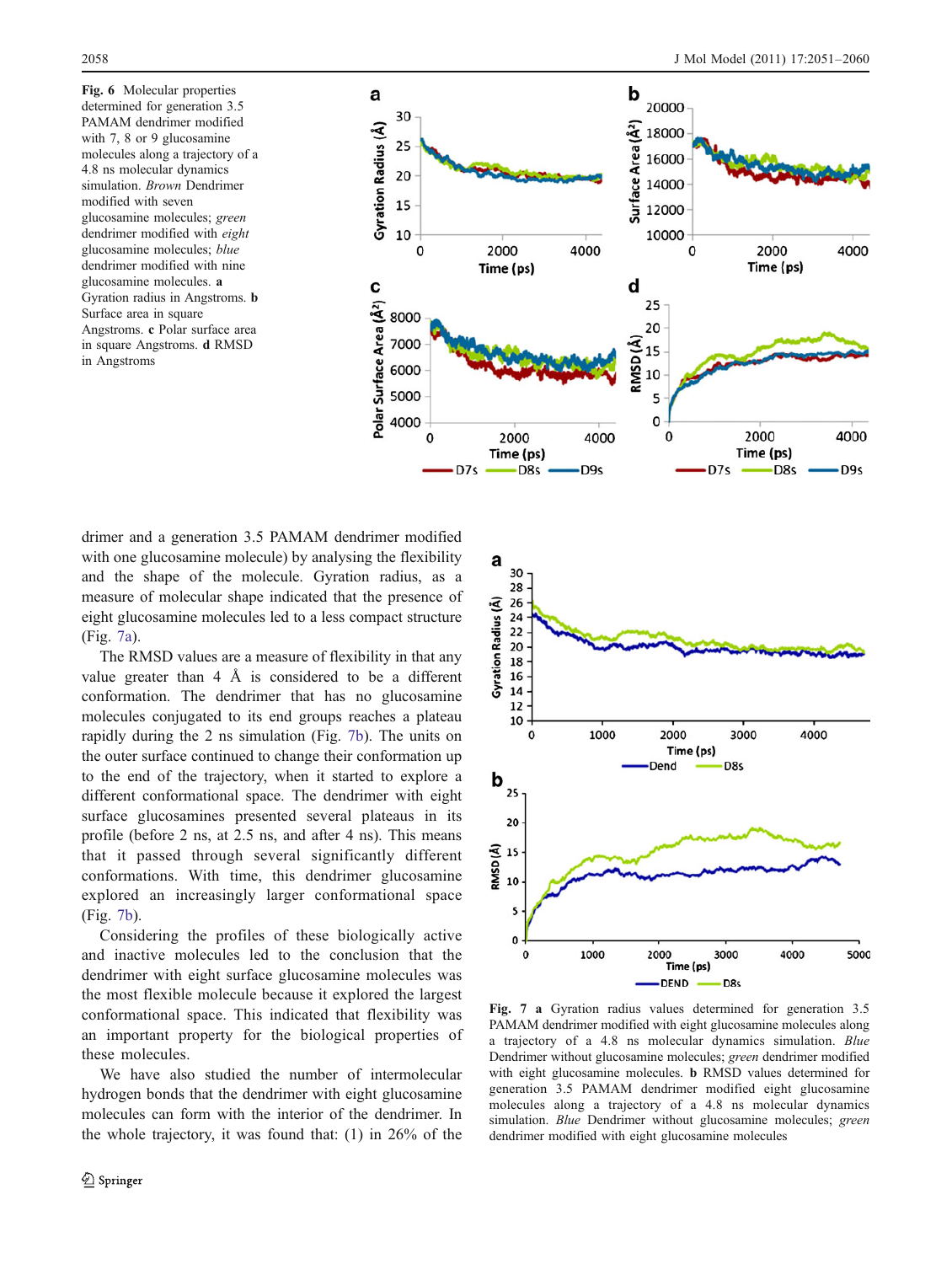

Fig. 8 Structure of a glycosylated PAMAM dendrimer that displayed a highest number of intramolecular hydrogen bonds between the glucosamine molecules and the dendrimer's branching units. The branching units are represented as the molecular surface. The terminal units are represented as tube and the glucosamine molecules as CPK. Only polar hydrogen atoms are displayed. The green arrow points to the only glucosamine that is buried on the molecular surface

conformations, one hydrogen bond was observed within the branching units; (2) in 8% of the conformations, two hydrogen bonds were observed within the branching units; (3) in 1.7% of the conformations, three hydrogen bonds were observed within the branching units; and (4) in only one structure were four hydrogen bonds observed within the branching units (Fig. 8). This raised the possibility that the branches bearing glucosamine molecules could be folding inwards towards the center of the dendrimer. Such inward folding would lead to a diminished capacity of the glucosamine moieties to be available for intermolecular interactions. Visual inspection of the structures was therefore performed and the glucosamine molecules found to be mostly outward facing and accessible (Fig. 8).

Charge and its surface distribution were also studied. Interpolated charge surfaces were generated for the biologically inactive generation 3.5 PAMAM dendrimer and for the biologically active generation 3.5 PAMAM dendrimer with eight surface glucosamine molecules. The surfaces studied revealed a positively charged region throughout the branching dendrimer, and at the core of the dendrimer, where the protonated amine groups were located (Fig. 9). The negatively charged areas were found on the surface where the deprotonated carboxylic groups were present. The main differences between the PAMAM dendrimer and the glycosylated PAMAM dendrimer were seen on the surface of the molecule. The presence of the eight glucosamine molecules reduced the negative charge on the surface (Fig. 9b). This allowed for a more relaxed structure, a higher surface area, and a more balanced overall charge distribution. This could be making an important contribution to the biological activity of the molecule.

### Conclusions

These electronic studies describe the relative roles, contribution and importance of both the peripheral carboxylic acid end groups and of the surface loading and distribution of glucosamine molecules on generation 3.5 PAMAM dendrimers to their observed biological activity. The structural heterogeneity of the molecule was a consequence of both electronic effects and of the different conformations that the molecule could adopt. Taken together, these studies showed that the dynamic flexibility of the generation 3.5 PAMAM dendrimer, modified with an average of eight evenly distributed surface glucosamine molecules, was an important property of this biologically active molecule. Additional factors identified as being important were the conformational space explored by the dendrimer glucosamine, its overall surface area, and its surface polarity. The availability of peripheral glucosamine molecules for inter-

Fig. 9 Interpolated charge surfaces. a Generation 3.5 PAMAM dendrimer. b Generation 3.5 PAMAM endrimer with eight surface glucosamine molecules. The red arrows point out three of these glucosamine molecules. The shaded red areas correspond to negatively charged residues and the *blue areas* to positively charged residues